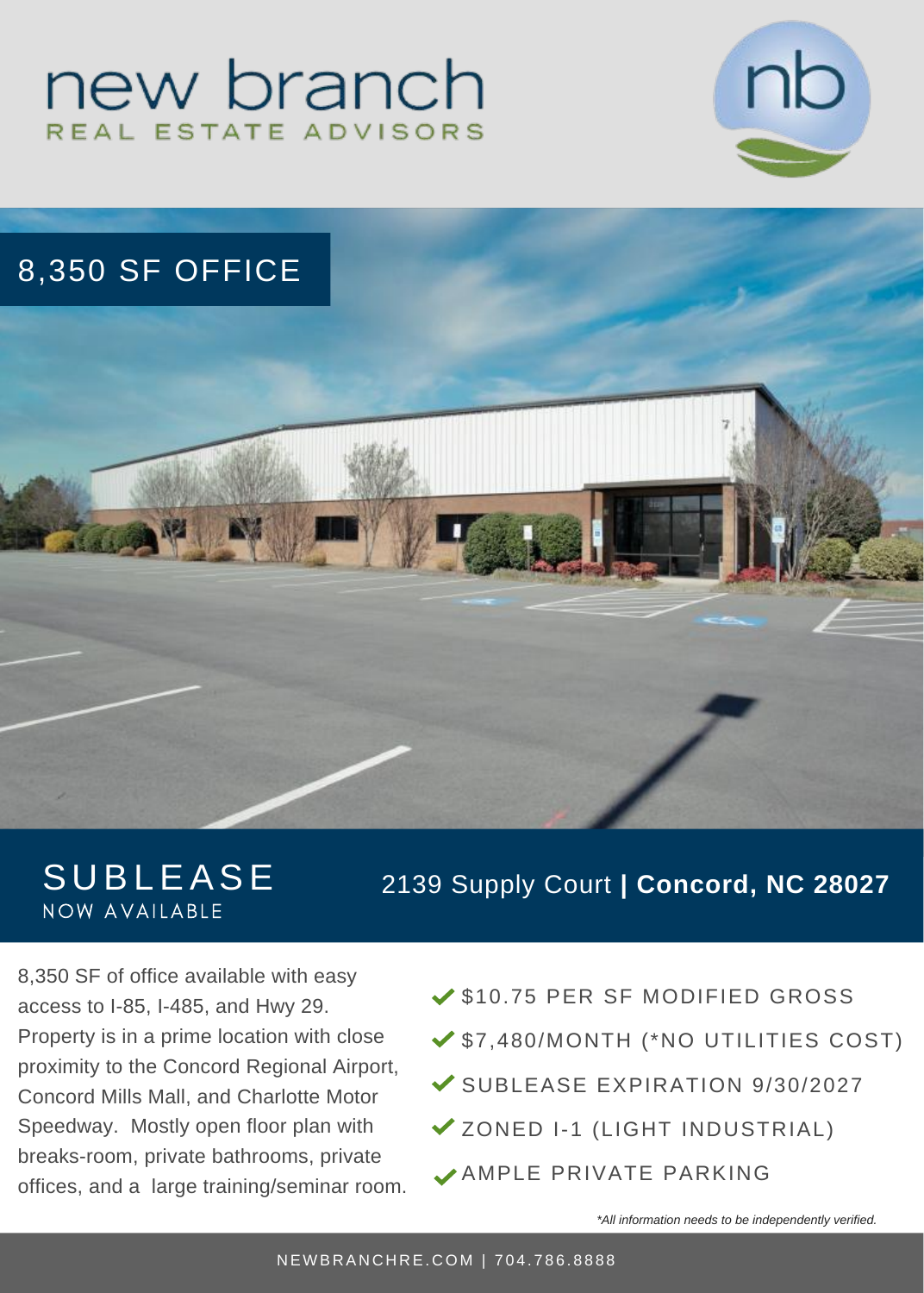





# **M A R K E T D E M O G R A P H I C S**

*Population 5,051 30,929 114,855 Median HH Income \$77,973 \$86,144 \$78,776 Pop. Growth ('19-'24) 3.5% 3.6% 3.8%*

**1 Mile 3 Miles 5 Miles**

*\*Source: ESRI Site to Do Business*

Œ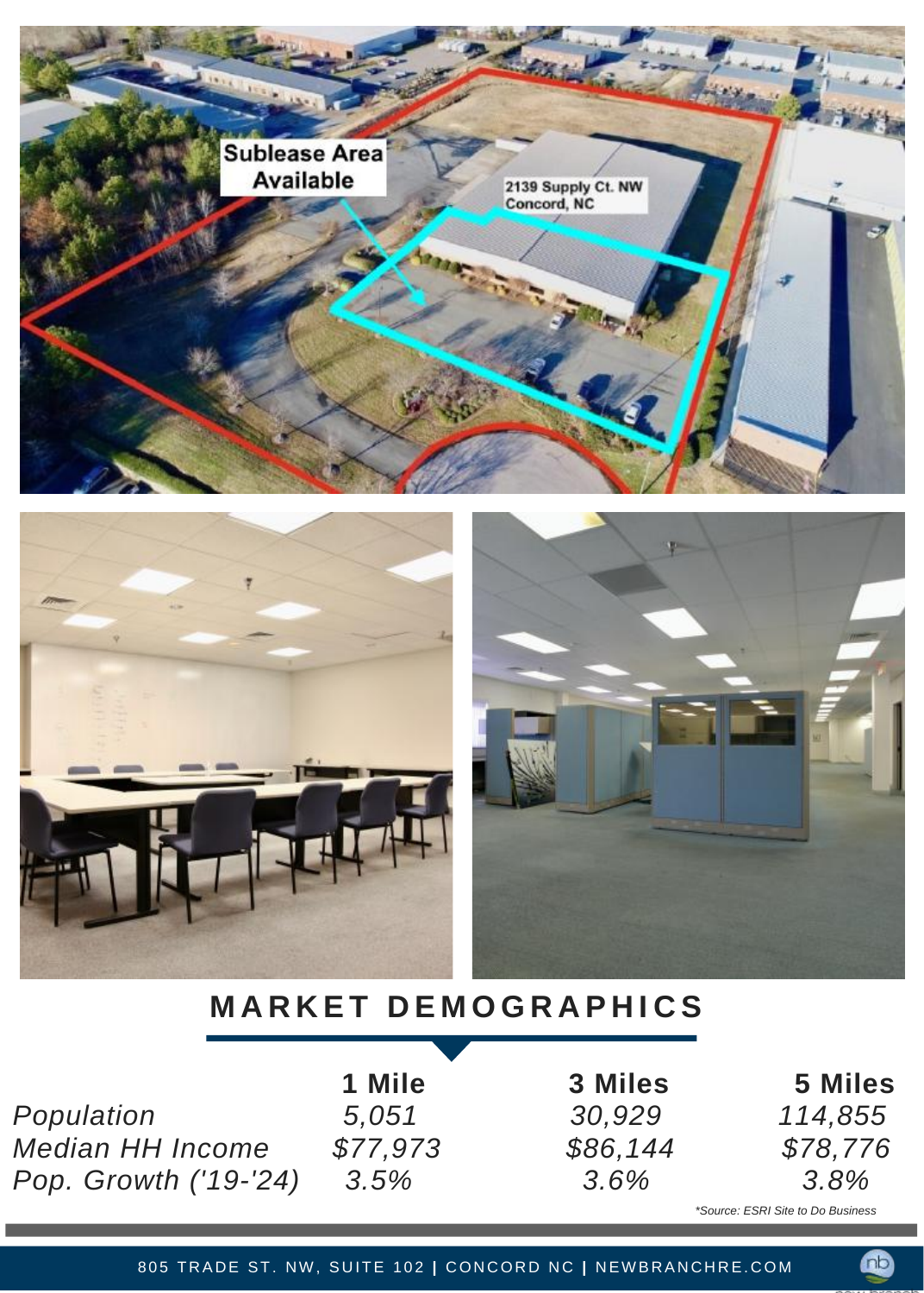### 2139 Supply Court Map & Floor Plan